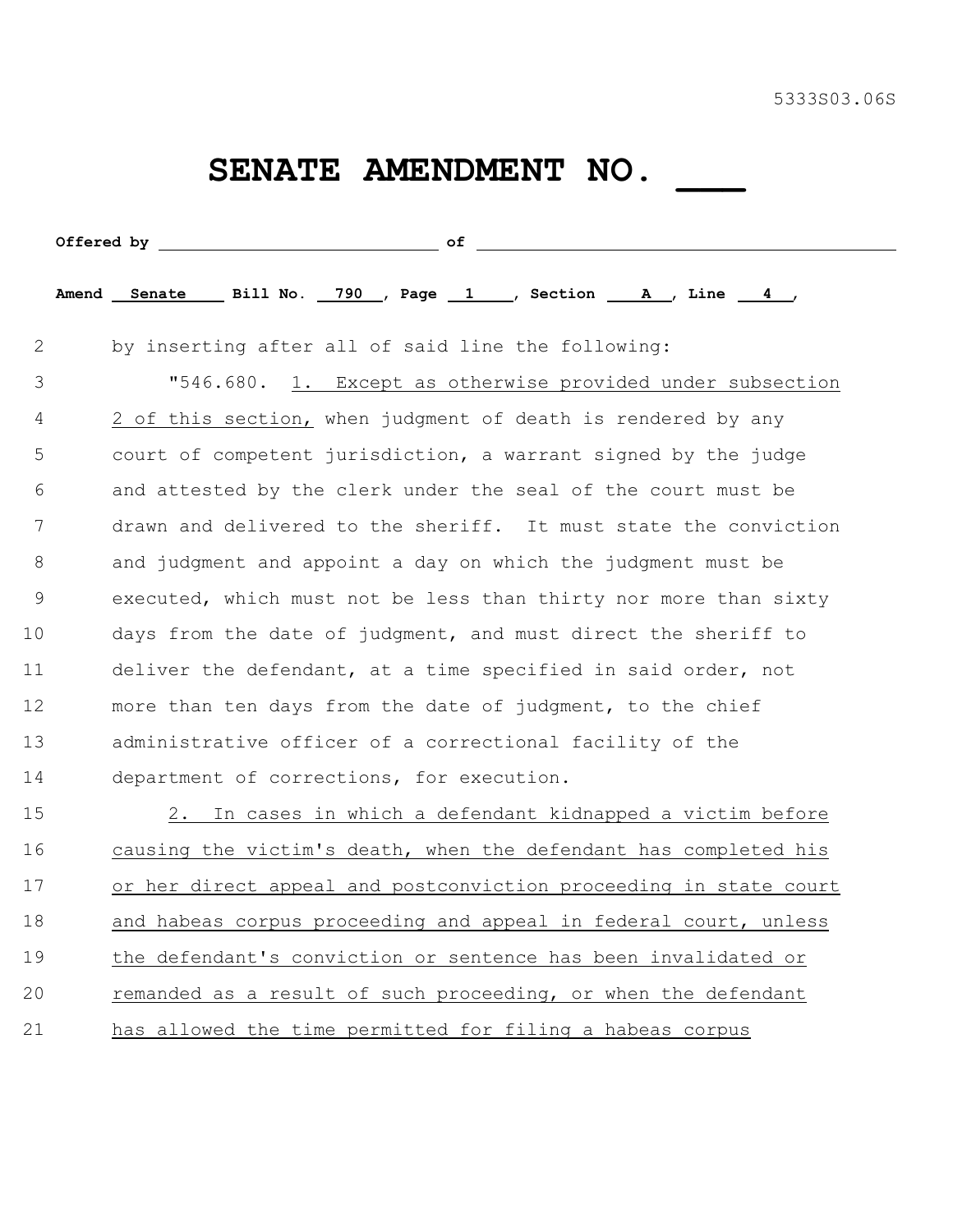petition in federal court to expire, the supreme court shall issue a warrant of execution directing the chief administrative officer of the correctional facility to execute the sentence within ten days from the date of the warrant.

 547.380. 1. When a notice of appeal is filed in a criminal case in which a sentence of death has been imposed and the defendant kidnapped the victim before causing the victim's death, 8 the rules relating to appellate practice shall govern except as otherwise provided by this section.

 2. The following procedures shall apply to an appeal in a criminal case in which a sentence of death has been imposed and 12 the defendant kidnapped the victim before causing the victim's death:

 (1) Extensions of time shall not be granted, except in exceptional circumstances, for the filing of a record on appeal or primary briefs. An extension for filing a primary brief shall be no more than ninety days. No party shall be granted more than 18 two extensions, except upon a showing of unique and extraordinary circumstances, and no extension shall exceed thirty days. No request for additional time that will cause the brief filing date to extend beyond two hundred seventy days from the initial filing due date may be granted without a hearing before the full supreme court in which counsel shall explain the unique and extraordinary circumstances justifying additional time to the court's satisfaction. Extensions of time to file a reply brief and exceptions to limitations on the length of briefs shall not be granted; (2) The appeal shall be advanced on the court docket and

take precedence over all other appeals before the court. The